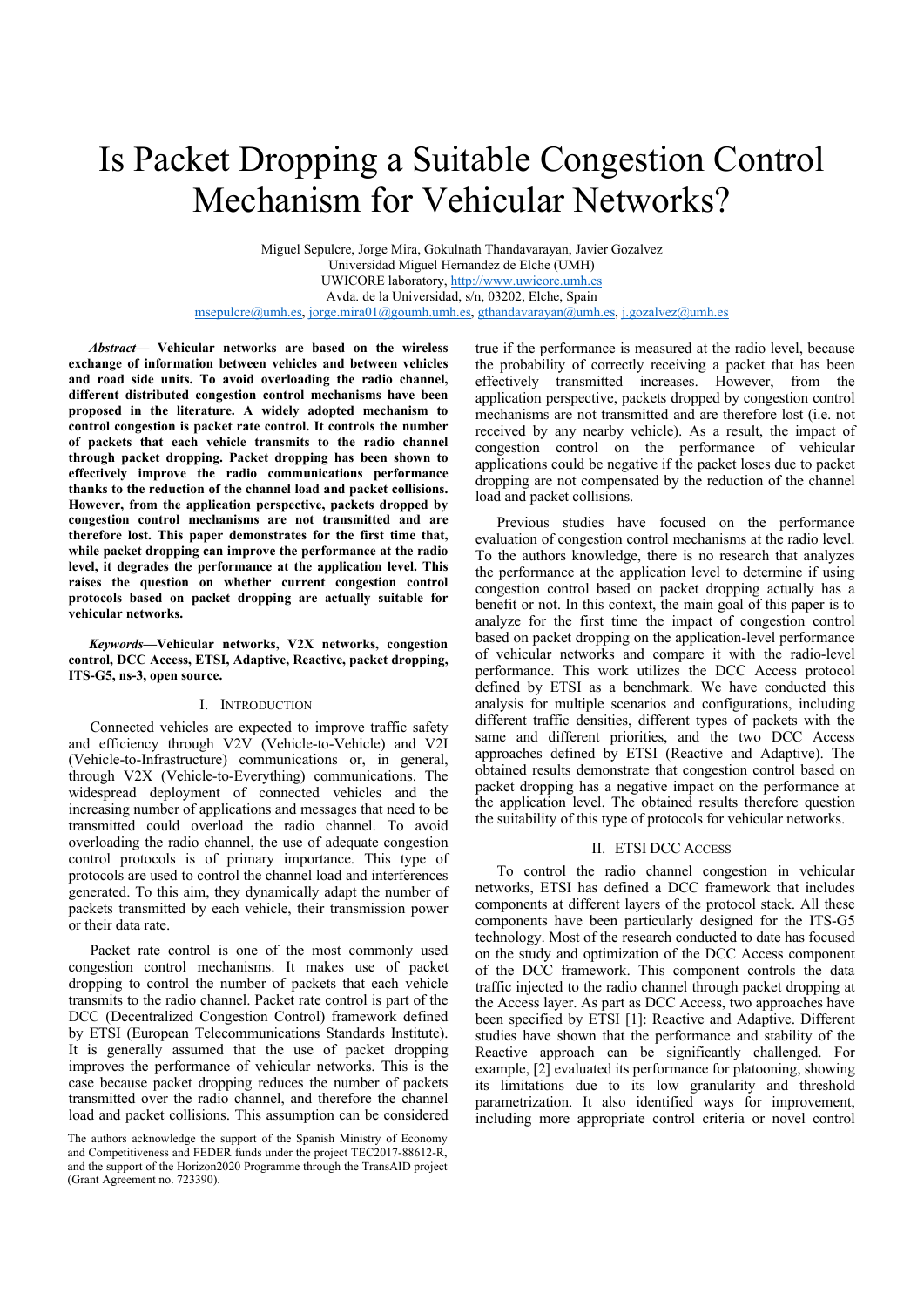algorithms. The work in [3] evaluated the performance of the Reactive approach in terms of radio coverage range, delay and DCC stability considering a time-varying traffic density, showing the need for certain stabilization times. The Adaptive approach was initially proposed in [4], which demonstrated its good stability and convergence properties independently of the number of vehicles. The work in [4] also showed that the performance of the Adaptive approach can be significantly higher than the performance achieved by the Reactive one. Both approaches have also been compared in [5], where the superior performance of Adaptive over Reactive was demonstrated in terms of packet error ratio or packet inter reception time. It is important to note that the focus of these studies was on the radio communications performance, and did not analyze the impact of packets losses due to dropping on the application performance.

## *A. Control mechanisms*

DCC Access controls the data traffic injected by each vehicle to the radio channel for ITS-G5. It makes use of Prioritization, Queuing and Flow Control mechanisms, as described below.

All packets received by the DCC Access component from the upper layers are first classified according to their priorities. Four different priorities are differentiated, depending on the four DCC Profiles (DPs): DP0, DP1, DP2 and DP3, where DP0 has the highest priority. At the lower layers, these priorities are mapped to the traffic categories of the ITS-G5 EDCA (Enhanced Distributed Channel Access). DCC Access implements 4 different queues, each of them for one packet priority or DCC Profile. Each queue follows a first-in-first-out (FIFO) scheduling policy so that the packet that has been waiting longer in the queue is transmitted first. The DCC Access queuing mechanism drops those packets that have been waiting in the queue for a time longer than their lifetime. When a queue is full, no more packets are accepted.

Finally, flow control is applied to de-queue packets from the DCC queues and send them to the lower layers for their radio transmission. Packets with higher priorities are dequeued first. A packet is only de-queued if there is no packet with a higher priority waiting in its corresponding queue. As a result, lower priority packets can suffer from starvation and never be transmitted. To control the rate of transmitted packets per vehicle, two approaches have been defined in [1]: Reactive and Adaptive. Both approaches adapt the time between consecutive packet transmissions based on the CBR (Channel Busy Ratio). CBR is defined as the percentage of time that the channel is sensed as busy. These two approaches are described below.

### *B. Reactive approach*

The Reactive approach is based on a state machine where the current state depends on the CBR and each state can only be reached by a neighboring state. The *Restrictive* state is the most stringent one, i.e. the one reached with the highest CBR. The *Relaxed* state is the least stringent one. Intermediate states called *Active 1*, *Active 2*, … *Active n*, can also be defined. The number of states is not fixed and can be configured. For each state, different radio transmission parameters can be defined to control the channel load depending on the CBR. The ETSI

specification allows the adaptation of the data rate or the transmission power, but in related studies only the packet rate (i.e. the time between packet transmissions or *Toff*) is configured differently in each state. In [1], a possible parameter setting is provided as Informative Annex. In this setting, 5 states are defined, and only the packet rate is adapted following the  $T_{\text{off}}$  values shown in Table I for scenarios where the packet duration *Ton* is below 0.5ms. Following this table, if a vehicle requires the transmission of e.g. 8 packets per second and the channel load is 51% (State Active 3), DCC will only allow the transmission of 4 packets per second and will drop the rest. Other configurations are possible, but the one in Table I is one of the most used ones.

TABLE I. MAPPING OF CBR VALUES TO STATES AND  $T_{OFF}$  FOR  $T_{ON}$ =0.5MS [1]

| <b>State</b> | CBR          | Packet rate | $T_{\it off}$     |
|--------------|--------------|-------------|-------------------|
| Relaxed      | $< 30\%$     | $20$ Hz     | $50 \text{ ms}$   |
| Active 1     | 30% to 39%   | $10$ Hz     | $100 \text{ ms}$  |
| Active 2     | 40% to 49%   | 5 Hz        | $200 \text{ ms}$  |
| Active 3     | 50\% to 65\% | $4$ Hz      | $250 \text{ ms}$  |
| Restrictive  | >65%         | 1 Hz        | $1000 \text{ ms}$ |

#### *C. Adaptive approach*

The Adaptive approach makes use of a linear control process to adapt the packet rate of each vehicle. This process is designed to make the CBR converge to a target value *CBRtarget*=68%. To this aim, it adapts the parameter δ, which is a unitless value that represents the maximum fraction of time that a vehicle is allowed to transmit. The parameter  $\delta$  is updated every 200 ms based on the difference between the current CBR and the target CBR. Then, the computed  $\delta$  is used to calculate the time between packet transmissions  $(T<sub>off</sub>)$ , taking into account the duration of the current packet  $(T_{on})$ . This approach has been shown to converge to a stable solution in steady state [4]. More details about the parameters and equations can be found in [1].

## III. EVALUATION

## *A. Settings*

To conduct this study, we have developed a module for the network simulator ns-3 that implements the DCC Access protocol defined in [1] and described in the Section II. This module has been tested with ns-3.26 and ns-3.20, but can be easily integrated in other versions of ns-3. We also plan to integrate it into the iTETRIS (an Integrated Wireless and Traffic Platform for Real-Time Road Traffic Management Solutions) simulation platform [6]. The source code developed by the authors for this work is made available in [7], where instructions and examples have also been published.

The simulations conducted consider a highway scenario of 5km with 6 lanes (3 lanes in each direction). In this scenario, vehicles move at 100 km/h, and 3 different traffic densities have been simulated: 60, 120 and 180 veh/km. The simulation time was set to 100 seconds. Only the vehicles located in the 2km around the center of the simulation scenario are used to collect the results to avoid boundary effects.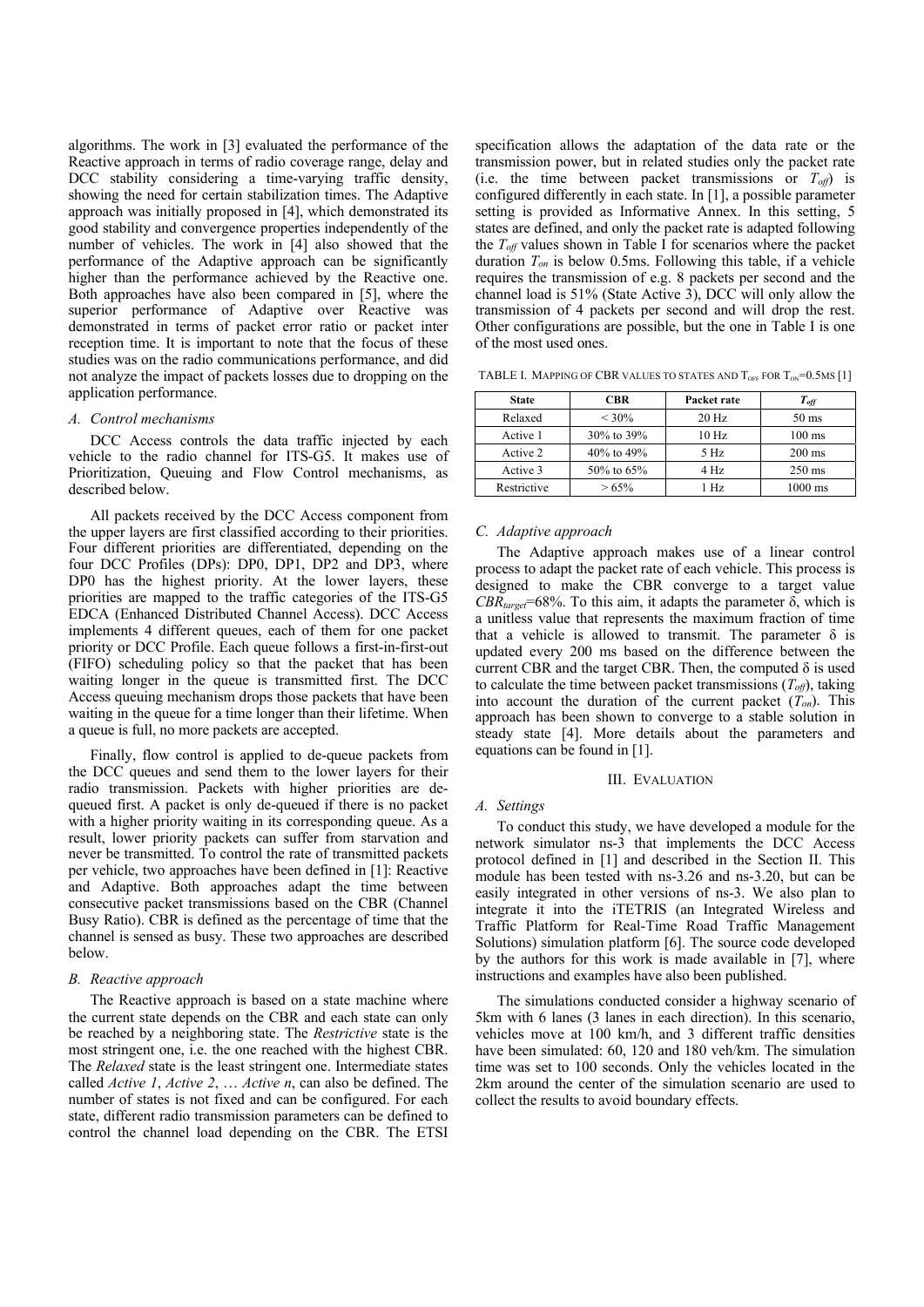

At the Facilities layer, all vehicles periodically generate CAMs (Cooperative Awareness Messages) and CPMs (Collective Perception Messages). CAMs contain the position, speed and basic status information of the transmitting vehicle. CPMs contain the position and speed of the objects that are detected by the vehicles' onboard sensors (e.g. radar, lidar, etc.). Following [8], in this study CAMs are generated at the Facilities layer at 3 Hz with a payload of 350 Bytes. Based on [9], each vehicle generates CPMs at a rate of 8.5 Hz with a payload of 261 Bytes. CAMs are configured with a DP2 priority following the ETSI specifications. Different simulations have been performed considering CPMs as DP2 and DP3, since ETSI has not decided yet its final value [10].

DCC Access has been configured following [1]. The queue length of all DCC queues in this study is 10 packets, and the life-time of each packet is equal to 1 second. The CBR is locally measured by each vehicle every 100 ms. The Reactive approach has been configured with 5 states following Table I. The Adaptive approach has been configured following [1], and in particular with a *CBR*<sub>target</sub> of 68%.

All vehicles are equipped with an ITS-G5 radio interface. All packets are transmitted using the 6Mbps data rate (QPSK – Quadrature Phase Shift Keying – with coding rate 1/2) over a 10MHz channel at the 5.9GHz frequency band. The transmission power is 23dBm. The sensing power threshold has been set equal to -85dBm. The propagation effects are modeled using the Winner+ B1 propagation model following the 3GPP guidelines for V2X simulations [11].

## *B. Performance at application and radio levels*

To understand the impact of DCC, it is important to analyze the channel load experienced and the behavior of each DCC approach. Fig. 1a plots the PDF (Probability Density Function) of the CBR experienced by the vehicles when DCC is not used for the three traffic densities considered. As it can be observed, a CBR of around 20%-40% is experienced in the low traffic density scenario. The CBR increases to 50%-70% for the intermediate traffic density, and it goes up to around 70%-80% for the highest traffic density.

Fig. 1b shows the CBR when all vehicles use the Reactive approach and all packets are configured with the same priority (DP2). Following Table I, the Reactive approach limits the packet rate to 10Hz for CBR levels between 30% and 40%. As a result, Reactive drops around 5% of packets in the low traffic

density scenario, and reduces the maximum CBR experienced to around 35%. The percentage of packets dropped by DCC can be observed in Fig. 2. In the intermediate traffic density scenario, Reactive limits the packet rate to 4Hz-5Hz and reduces the CBR to around 40%, dropping more than 30% of packets (Fig. 2). In the highest traffic density scenario, the packet rate is limited to 1Hz most of the time and the CBR is reduced to 35%-50%. In this scenario, more than 50% of packets are dropped by DCC. The results in Fig. 1 therefore show how the Reactive approach drastically reduces the CBR through packet dropping, while a significant portion of the bandwidth remains free.

Fig. 1c shows how the Adaptive approach limits the maximum CBR experienced to 68%. In the low and intermediate traffic density scenarios, the CBR is most of the time below the target 68%. As a result, it does not drop nearly any packet in these two scenarios, as shown in Fig. 2. The Adaptive approach starts dropping a significant percentage of packets in the high traffic density scenario, because the CBR approximates to the target value (68%). In this scenario, more than 25% of packets are dropped by the Adaptive approach, as illustrated in Fig. 2. The results shown in Fig. 2 clearly show that a non-negligible percentage of packets can be dropped by DCC and therefore not transmitted.

To evaluate the performance of DCC, we use the PDR (Packet Delivery Ratio) metric at the radio and application levels. At the radio level, the PDR is defined as the probability of correctly receiving a message that has been effectively transmitted over the radio channel. It has been computed as the ratio between received and transmitted packets. The PDR at the



Fig. 2. Packets dropped by DCC for different traffic densities and DCC configurations, when all packets are configured with the same priority.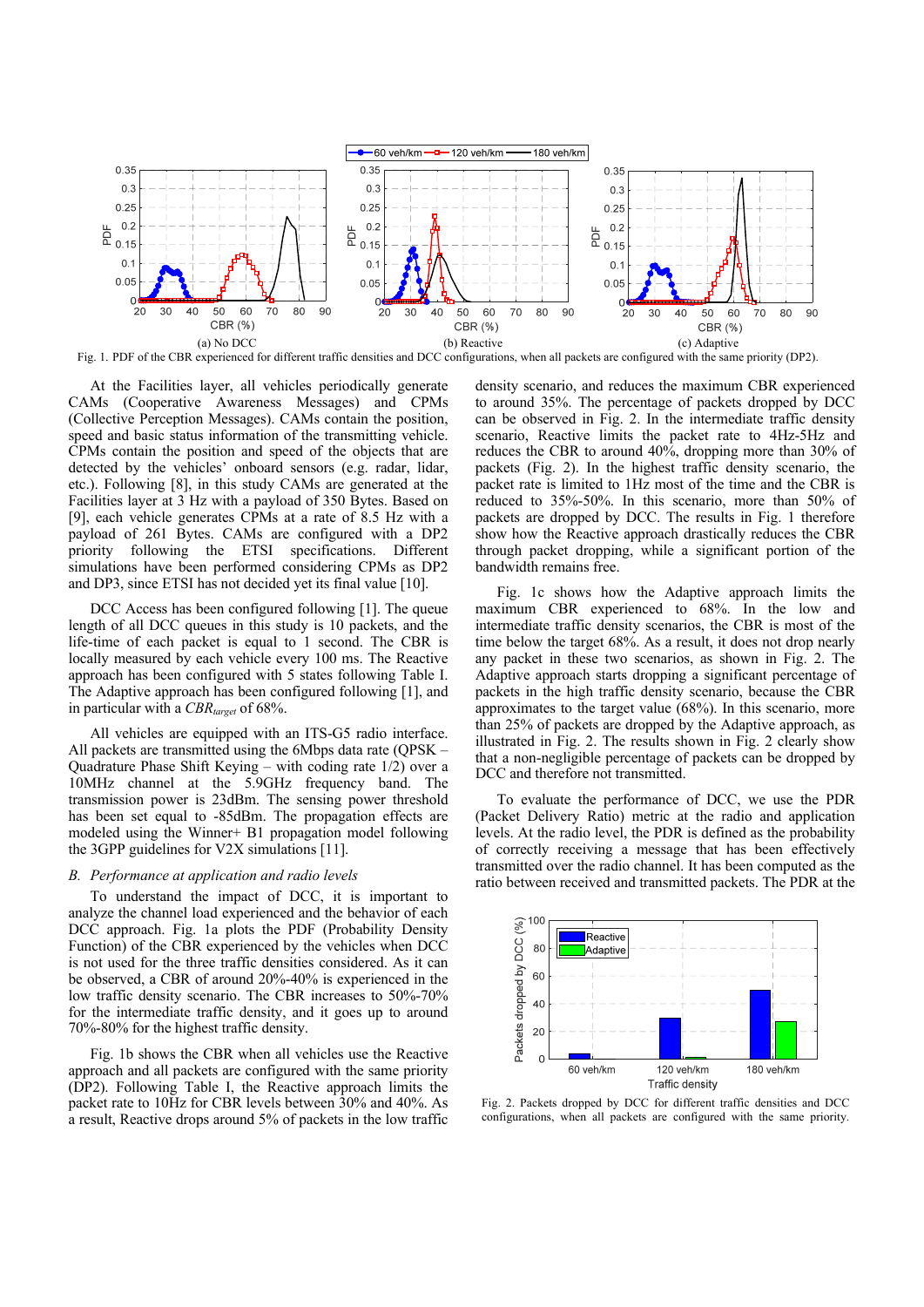radio level is therefore influenced by the propagation and interference (i.e. packet collisions) effects. At the application level, the PDR is defined as the probability of correctly receiving a packet generated by the Facilities layer. It is hence calculated as the ratio between received and generated packets. The PDR at the application level is therefore influenced by the packets dropped by DCC, in addition to the propagation and interference effects. When a packet is dropped by DCC, it is not effectively transmitted, and represents a packet loss for the application.

Fig. 3 shows the PDR levels at the radio and application levels for the high traffic density scenario (180 veh/km) when all packets are configured as DP2. The results in Fig. 3a show that both Reactive and Adaptive can improve the PDR at the radio level compared to the scenario without DCC. However, Fig. 3b shows that, despite the improvements at the radio level (Fig. 3a), congestion control based on packet dropping actually degrades the performance at the application level. These results give reasons to doubt about the suitability of current packet dropping mechanisms for vehicular networks to control congestion. This degradation is produced because a very significant percentage of packets generated by the Facilities layer are not correctly received; they are simply dropped by DCC and not even transmitted. The degradation observed at the application level is especially higher for the Reactive approach, due to its higher percentage of packets dropped (Fig. 2) and lower PDR at the radio level. The lower PDR at the radio level is produced because vehicles tend to synchronize with each other when using Reactive, change their  $T_{off}$ simultaneously and transmit at the same time. As a result,



Fig. 3. PDR at the radio and application levels for different DCC configurations, when all packets have the same priority (DP2). Traffic density: 180 veh/km.



Fig. 4. PDR at the radio and application levels for different DCC configurations, when all packets have the same priority (DP2). Traffic

Reactive generates a significant amount of collisions [5].

Fig. 4 shows analogous results, but considering a traffic density of 120 veh/km. In this scenario, almost no packets are dropped by the Adaptive approach (Fig. 2). As a consequence, nearly the same PDR curves (at the radio and application levels) are obtained with the Adaptive approach and without DCC. In this scenario, the Reactive approach still drops an important number of packets and therefore degrades significantly the PDR at the application level. In the low traffic density scenario (60 veh/km - figure not shown due to space limitations), almost no packets are dropped by DCC, and therefore all PDR curves overlap, irrespective of the traffic density and DCC approach. The obtained results for medium and low densities show that using DCC does not provide any benefit when evaluating the PDR at the application level.

#### *C. Packet prioritization*

We have also evaluated a scenario where CAMs and CPMs have different priorities. CAMs have been configured as DP2 (higher priority) and CPMs as DP3 (lower priority). Following the simple queuing mechanism described in Section II, a CPM is only de-queued by DCC and transmitted when there is no CAM in the queue. As a consequence, in the scenarios considered, DCC does not discard almost any CAM and only CPMs are discarded. This can be observed in Table II, that presents the percentage of packets discarded for the three traffic densities considered. The table shows that in scenarios with different packet priorities, packet dropping nearly exclusively affects the packets with lowest priority. In this study, this results in that up to 70% of the low priority packets are discarded, while almost no high priority packets are dropped.

TABLE II. PACKETS DROPPED BY DCC WHEN CAMS ARE CONFIGURED AS DP2 AND CPMS AS DP3

| Traffic<br>density | Reactive |            | <b>Adaptive</b> |            |
|--------------------|----------|------------|-----------------|------------|
|                    | CAM      | <b>CPM</b> | <b>CAM</b>      | <b>CPM</b> |
| $60$ veh/km        | $0.09\%$ | 5.9%       | $0.08\%$        | $0.8\%$    |
| $120$ veh/km       | $0.05\%$ | $40.3\%$   | $0.03\%$        | $2.2\%$    |
| $180$ veh/km       | $0.10\%$ | 70.4 %     | $0.07\%$        | 37.2 %     |

### *D. Mixed traffic scenarios*

Vehicles can use either Reactive or Adaptive approaches. We have therefore extended the previous analysis with a scenario with a mix of vehicles using Reactive and Adaptive considering an intermediate traffic density of 120 veh/km and all packets configured as DP2. Fig. 5 shows the PDR at the application level considering a mix of vehicles using Reactive and Adaptive. These results demonstrate that the best performance is achieved when DCC is not used. We can also observe that the vehicles using Reactive experience a significantly lower application performance than the vehicles using Adaptive. This is mainly due to the higher percentage of packets dropped by Reactive. In fact, in mixed scenarios, the Adaptive approach does not drop almost any packet in any of the scenarios. This is the case because the vehicles using Reactive start dropping packets at lower CBR values than the vehicles using Adaptive, and maintain the CBR below the target of Adaptive. More than 90% of packets are dropped by